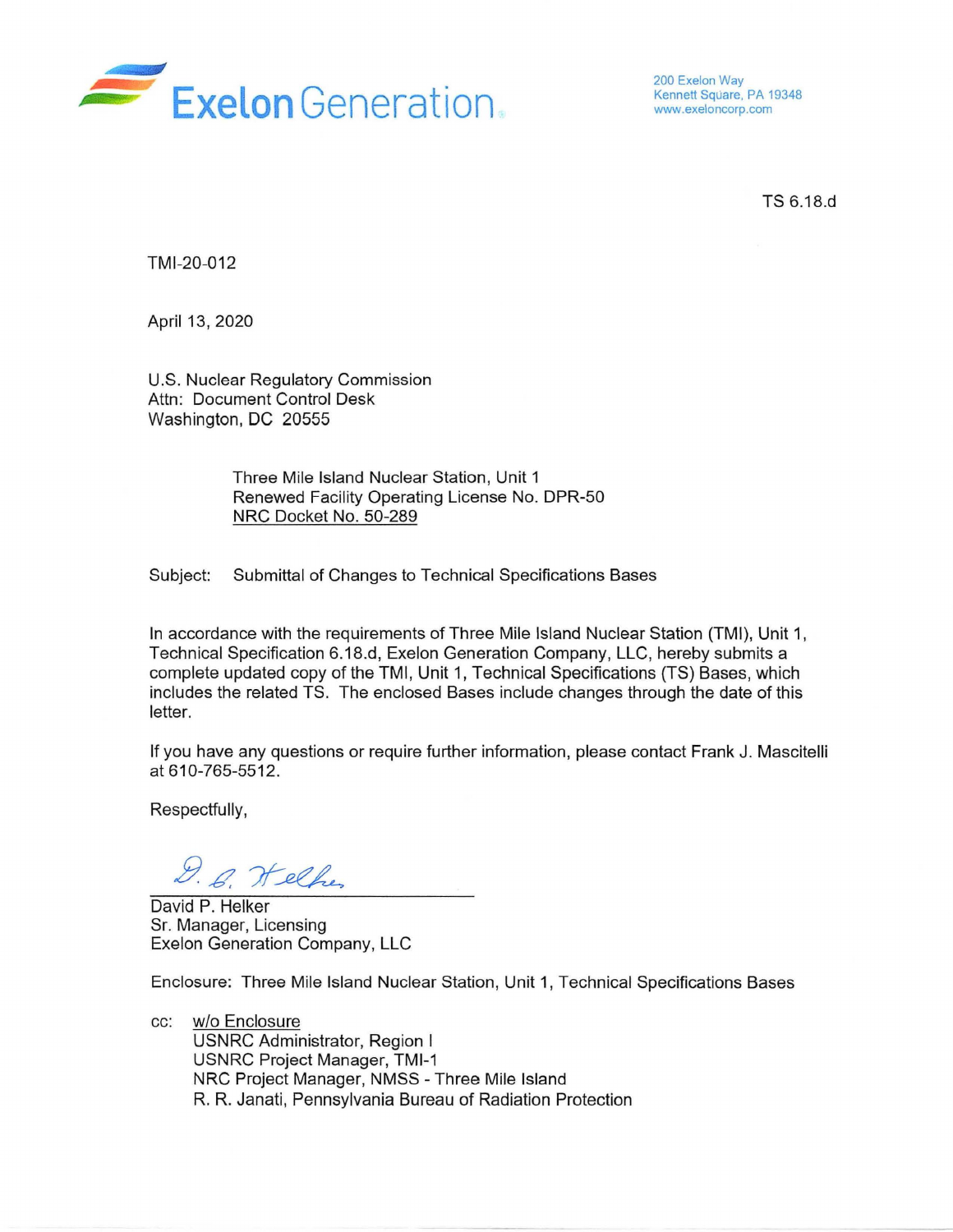SECTION 3.0

LIMITING CONDITIONS FOR OPERATION

 $\mathcal{L}^{\mathcal{L}}$ 

 $\langle$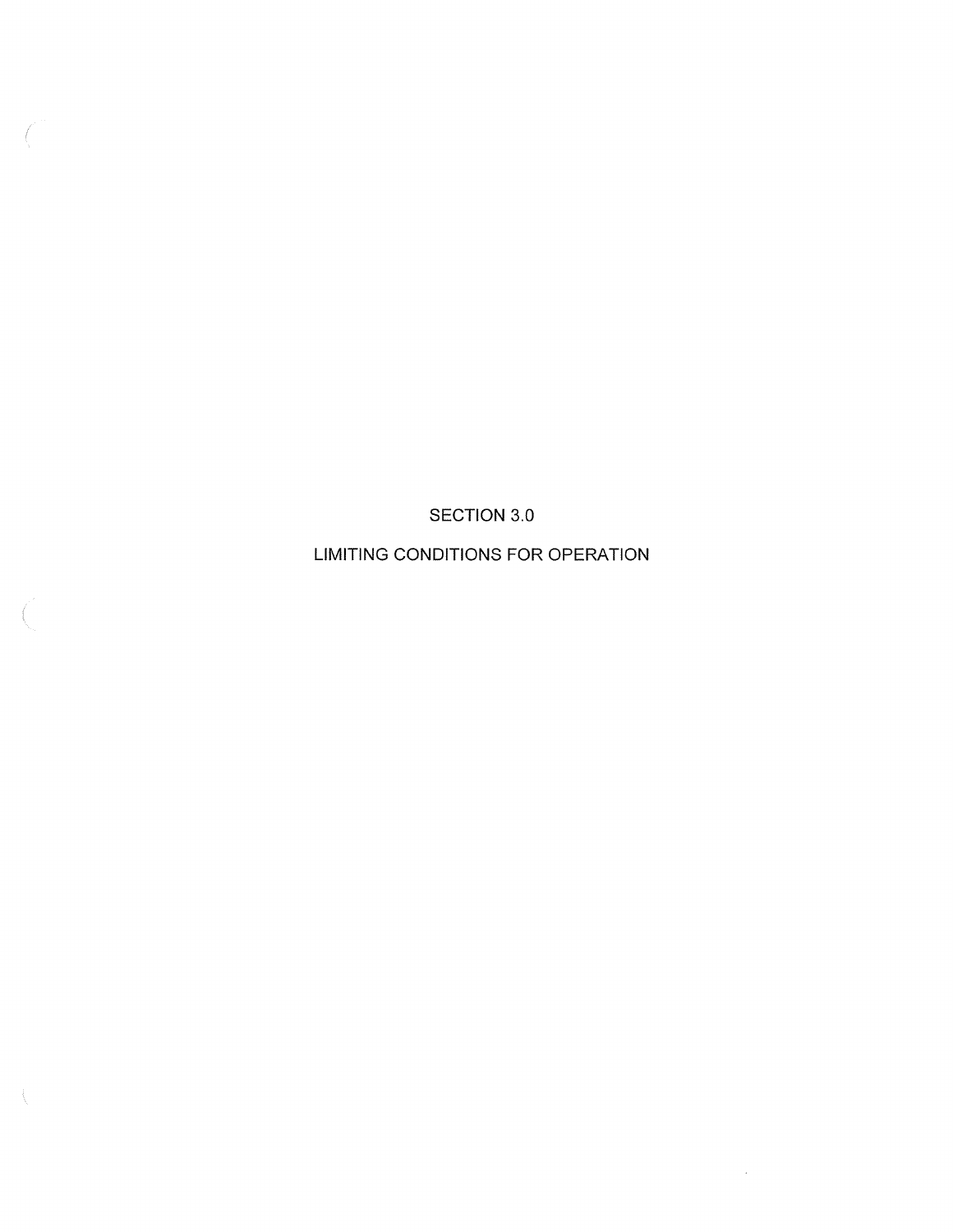### 3/4. LIMITING CONDITIONS FOR OPERATION AND SURVEILLANCE REQUIREMENTS

## 3/4.0 GENERAL ACTION REQUIREMENTS AND SURVEILLANCE REQUIREMENT APPLICABILITY

- 3.0.1 LCOs shall be met during the specified conditions in the TS, except as provided in 3.0.2.
- 3.0.2 Upon discovery of a failure to meet an LCO, the required actions of the associated Conditions shall be met.

If the LCO is met or is no longer applicable prior to expiration of the specified completion time(s), completion of the required action(s) is not required, unless otherwise stated.

- 4.0.1 Surveillance requirements shall be met during the specified conditions in the applicability for individual LCOs, unless otherwise stated in the surveillance requirements. Failure to meet a surveillance, whether such failure is experienced during the performance of the surveillance or between performances of the surveillance, shall be failure to meet the LCO. Failure to perform a surveillance within the specified frequency shall be failure to meet the LCO except as provided in 4.0.2.
- 4.0.2 If it is discovered that a surveillance was not performed within its specified frequency, then compliance with the requirement to declare the LCO not met may be delayed, from the time of discovery, up to 24 hours or up to the limit of the specified frequency, whichever is greater. This delay period is permitted to allow performance of the Surveillance. The delay period is only applicable when there is a reasonable expectation the surveillance will be met when performed.

If the surveillance is not performed within the delay period, the LCO must immediately be declared not met, and the applicable condition(s) must be entered.

When the surveillance is performed within the delay period and the surveillance is not met, the LCO must immediately be declared not met, and the applicable condition(s) must be entered.

4.0.3 The specified frequency for each SR is met if the surveillance is performed within 1.25 times the interval specified in the frequency, as measured from the previous performance.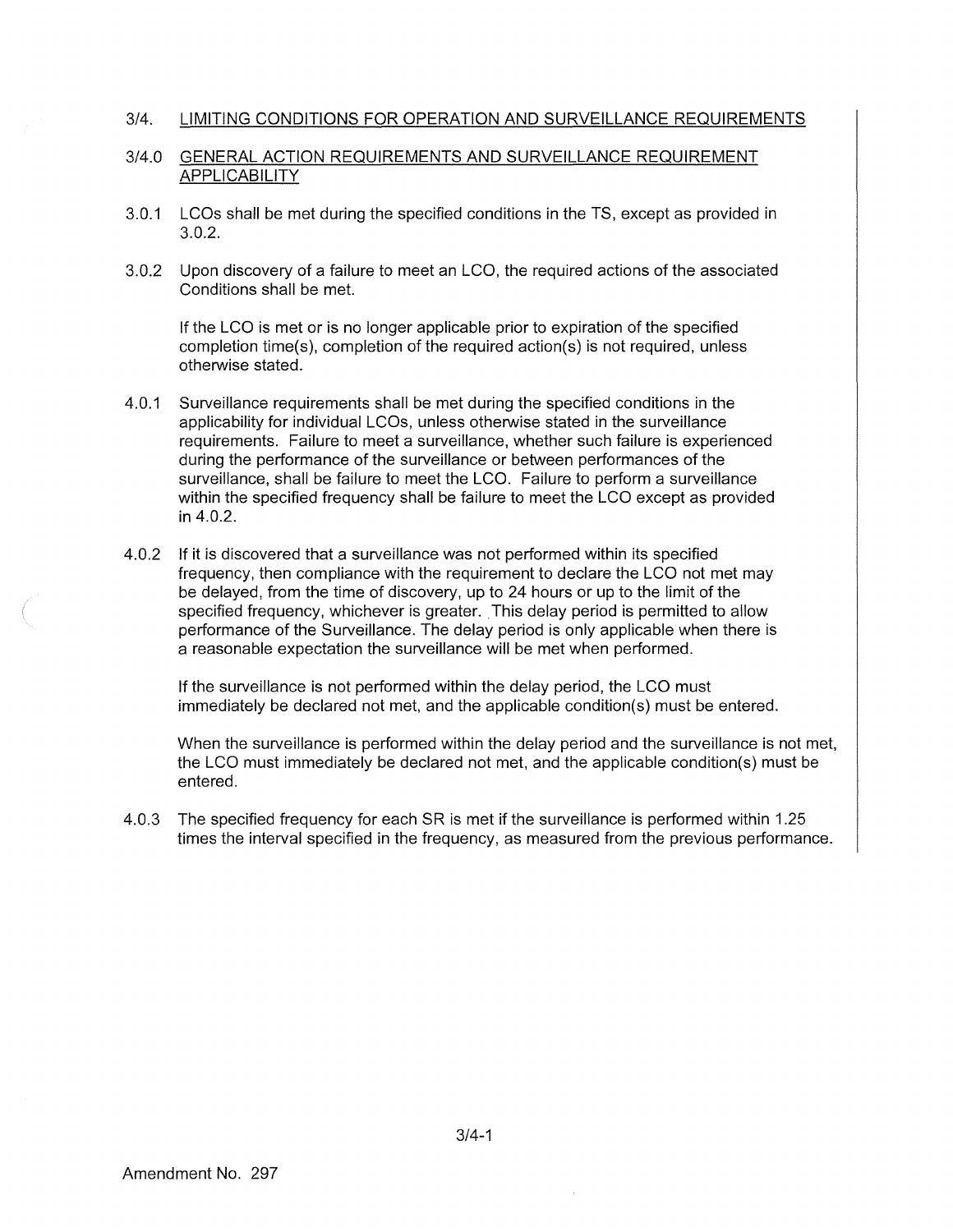# BASES

LCO 3.0.1 and LCO 3.0.2, and SR 4.0.1 through SR 4.0.3 delineate the actions to be taken for circumstances not directly provided for in the action requirements of individual specifications and whose occurrence would violate the intent of the specification.

LCO 3.0.1 establishes the applicability statement within each individual specification as the requirement for when the LCO is required to be met (i.e., when the facility is in the specified conditions of the applicability statement of each Specification).

LCO 3.0.2 establishes that upon discovery of a failure to meet an LCO, the associated actions shall be met. The completion time of each required action for an ACTIONS condition is applicable from the point in time that an actions condition is entered. The required actions establish those remedial measures that must be taken within specified completion times when the requirements of an LCO are not met. This specification establishes that completion of the required actions within the specified completion times constitutes compliance with a specification.

Completing the required actions is not required when an LCO is met or is no longer applicable, unless otherwise stated in the individual specifications.

SR 4.0.1 establishes the requirement that SRs must be met during the specified conditions in the SRs for which the requirements of the LCO apply, unless otherwise specified in the individual SRs. This specification is to ensure that surveillances are performed in order to verify that facility conditions are within specified limits. Failure to meet a surveillance within the specified frequency constitutes a failure to meet an LCO.

Variables are assumed to be within limits when the associated SRs have been met. Nothing in this Specification, however, is to be construed as implying that variables are within limits when the requirements of the surveillance(s) are known not to be met between required surveillance performances.

Surveillances do not have to be performed when the unit is in a specified condition for which the requirements of the associated LCO are not applicable, unless otherwise specified. Unplanned events may satisfy the requirements (including applicable acceptance criteria) for a given SR. In this case, the unplanned event may be credited as fulfilling the performance of the SR. This allowance includes those SRs whose performance is normally precluded in a given specified condition.

Surveillances, including surveillances invoked by LCO required actions, do not have to be performed on inoperable equipment because the actions define the remedial measures that apply. Surveillances have to be met and performed in accordance with the specified frequency, prior to returning equipment to OPERABLE status.

SR 4.0.2 establishes the flexibility to defer declaring affected equipment inoperable or an affected variable outside the specified limits when a surveillance has not been performed within the specified frequency. A delay period of up to 24 hours or up to the limit of the specified frequency, whichever is greater, applies from the point in time that it is discovered that the required surveillance has not been performed in accordance with Surveillance Requirement 4.0.2 and not at the time that the specified frequency was not met.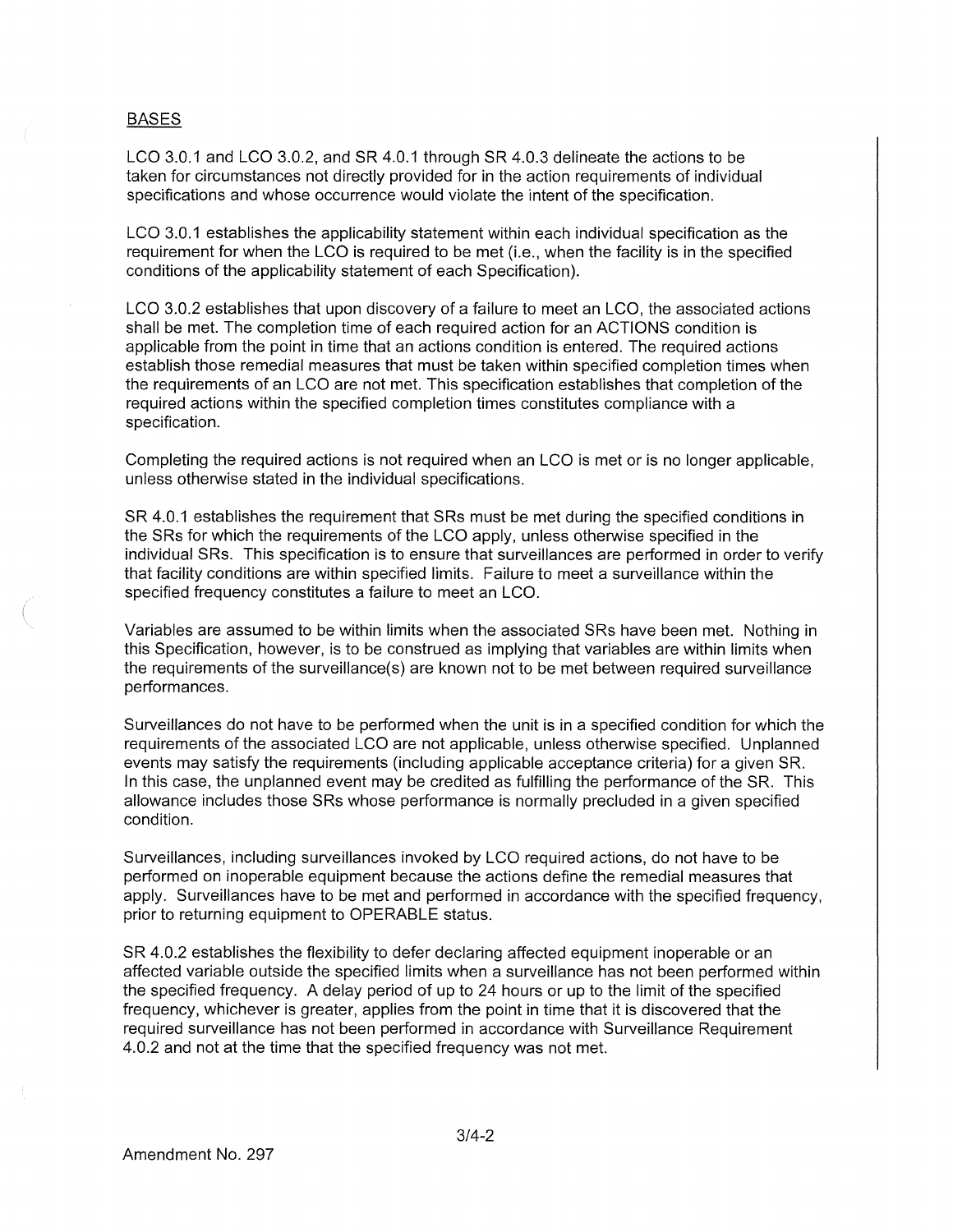The delay period provides an adequate time to perform surveillances that have been missed. This delay period permits the performance of a surveillance before complying with required actions or other remedial measures that might preclude performance of the surveillance.

The basis for this delay period includes consideration of facility conditions, adequate planning, availability of personnel, the time required to perform the surveillance, the safety significance of the delay in completing the required surveillance, and the recognition that the most probable result of any particular surveillance being performed is the verification of conformance with the requirements.

SR 4.0.2 is only applicable if there is a reasonable expectation the associated variables are within limits, and it is expected that the Surveillance will be met when performed. Many factors should be considered, such as the period of time since the Surveillance was last performed, or whether the Surveillance, or a portion thereof, has ever been performed, and any other indications, tests, or activities that might support the expectation that the Surveillance will be met when performed. The rigor of determining whether there is a reasonable expectation a Surveillance will be met when performed should increase based on the length of time since the last performance of the Surveillance. If the Surveillance has been performed recently, a review of the Surveillance history and equipment performance may be sufficient to support a reasonable expectation that the Surveillance will be met when performed. For Surveillances that have not been performed for a long period or that have never been performed, a rigorous evaluation based on objective evidence should provide a high degree of confidence that the equipment is OPERABLE. The evaluation should be documented in sufficient detail to allow a knowledgeable individual to understand the basis for the determination.

Failure to comply with specified surveillance frequencies is expected to be an infrequent occurrence. Use of the delay period established by Surveillance Standard 4.0.2 is a flexibility which is not intended to be used repeatedly to extend surveillance intervals. While up to 24 hours or the limit of the specified frequency is provided to perform the missed surveillance, it is expected that the missed surveillance will be performed at the first reasonable opportunity. If a surveillance is not completed within the allowed delay period, then the variable is considered outside the specified limits and the completion times of the required actions for the applicable LCO conditions begin immediately upon expiration of the delay period. If a surveillance is failed within the delay period, then the variable is outside the specified limits and the completion times of the required actions for the applicable LCO conditions begin immediately upon failure of the surveillance.

Completion of the surveillance within the delay period allowed by this specification, or within the completion time of the actions, restores compliance.

SR 4.0.3 permits a 25% extension of the interval specified in the frequency. This extension facilitates Surveillance scheduling and considers facility conditions that may not be suitable for conducting the Surveillance (e.g., other ongoing surveillance or maintenance activities).

The 25% extension does not significantly degrade the reliability that results from performing the Surveillance at its specified Frequency. This is based on the recognition that the most probable result of any Surveillance is the verification of conformance with the SRs.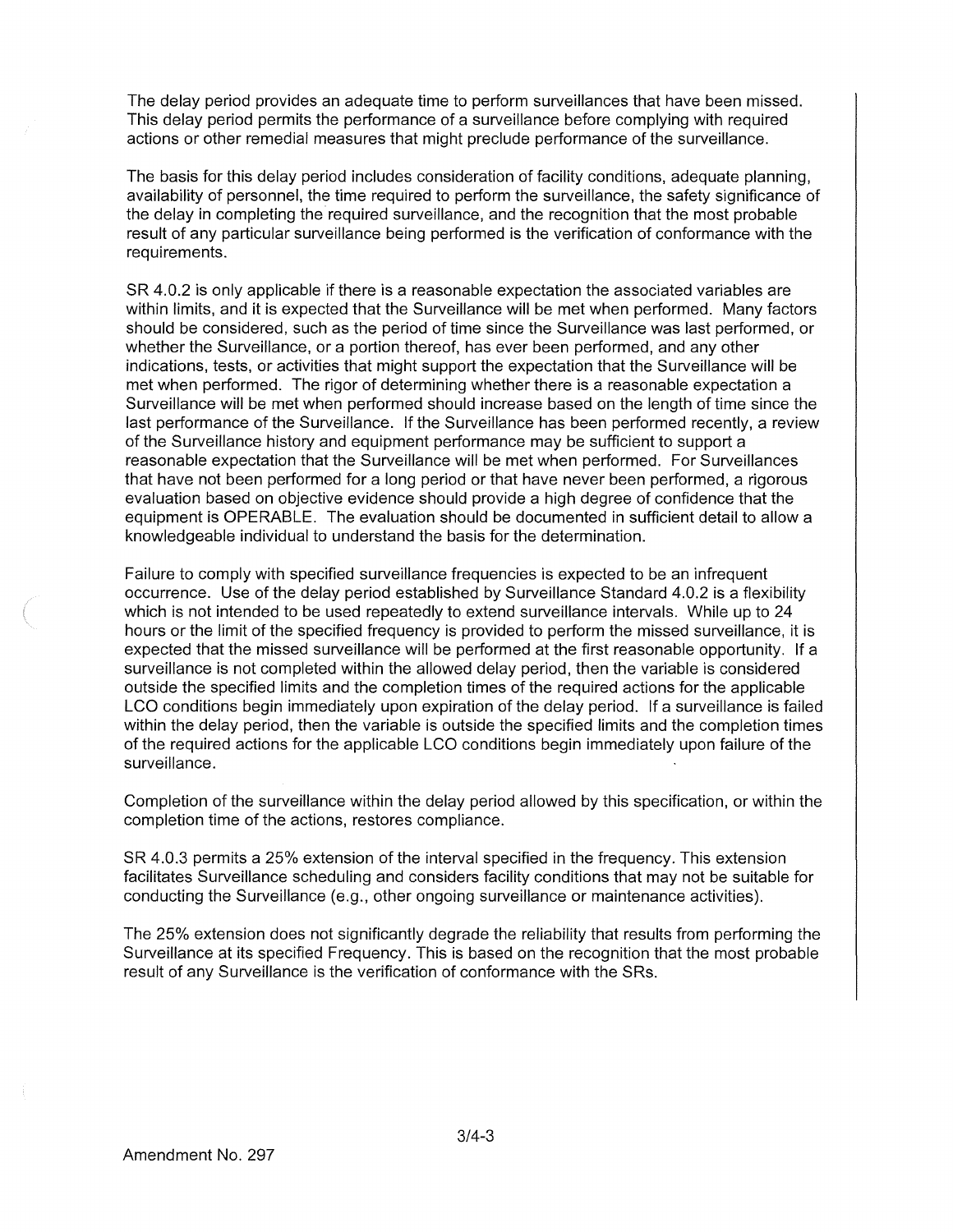# 3/4.1 HANDLING AND STORAGE OF IRRADIATED FUEL IN THE SPENT FUEL POOL

# 3/4.1.1 SPENT FUEL POOL WATER LEVEL

## **Applicability**

Applies to the minimum level of water in the Spent Fuel Pool during handling of irradiated fuel in the Spent Fuel Pool.

## **Objective**

Ensures that assumptions of Fuel Handling Accident are maintained during handling of irradiated fuel in the Spent Fuel Pool.

# **Specification**

- 3.1.1.1 Maintain Spent Fuel Pool level greater than 342'4" elevation.
- 3.1.1.2 With Spent Fuel Pool level less than 342'4" elevation, immediately suspend handling of irradiated fuel in the Spent Fuel Pool.

# SURVEILLANCE REQUIREMENTS

4.1.1.1 Verify Spent Fuel Pool level greater than or equal to 342'4" elevation every 7 days.

## **Bases**

The top of fuel is at the 319'4" elevation. The FHA analysis assumes 23' of water above the fuel assemblies. This dictates a minimum elevation of water in the Spent Fuel Pool of 342'4". This specification provides the controls to ensure the assumptions of the accident analysis while fuel handling evolutions are in progress. This specification will have a SR 4.1.1.1 that will verify the Spent Fuel Pool water level on a frequency of 7 days.

The water contained in the spent fuel pool provides a medium for removal of decay heat from the stored fuel elements, normally via the spent fuel cooling system. The spent fuel pool water also provides shielding to reduce the general area radiation dose during both spent fuel handling and storage. The resultant 2-hour dose to a person at the exclusion area boundary and the 30-day dose at the low population zone are much less than 10 CFR 50.67 limits.

LCO 3.1.1.2 requires that when the water level in the SFP is lower than the required level, the movement of irradiated fuel assemblies in the SFP is to be "immediately" suspended. "Immediately" as used in this completion time means the required action should be pursued without delay and in a controlled manner, such that the suspension of this activity shall not preclude completion of movement of an irradiated fuel assembly to a safe position. This effectively precludes a spent fuel handling accident from occurring in the SFP when the level is below the required elevation.

Although maintaining adequate spent fuel pool water level is essential to both decay heat removal and shielding effectiveness, the Technical Specification minimum water level limit is based upon maintaining the pool's iodine retention-effectiveness consistent with that assumed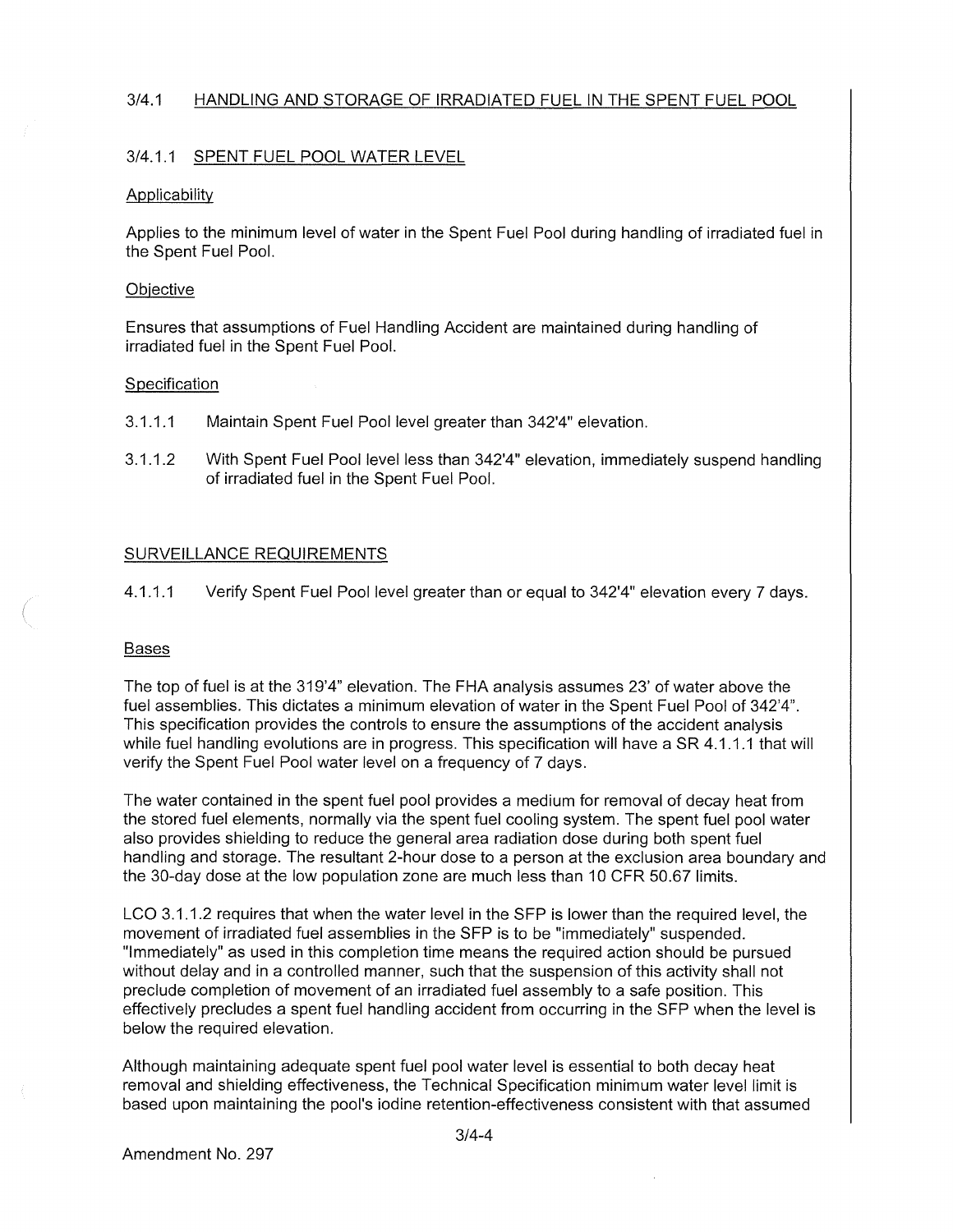in the evaluation of the Post Permanent Shutdown FHA analysis. The Post Permanent Shutdown FHA analysis assumes that a minimum of 23 feet of water is maintained above the stored fuel. This assumption allows the use of the pool iodine decontamination factor of 200 used in the associated offsite dose calculation.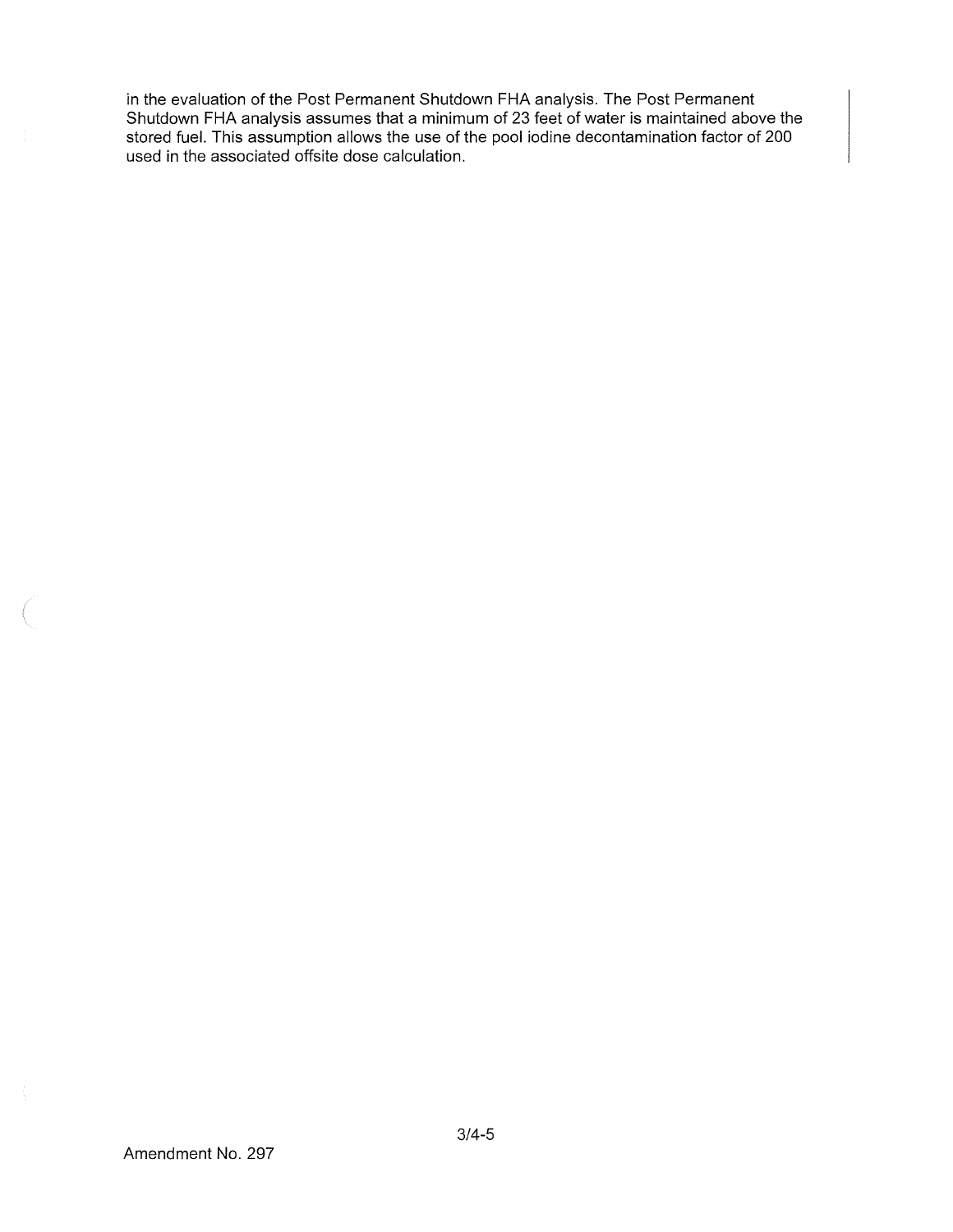# 3/4.1.2 SPENT FUEL POOL BORON CONCENTRATION

#### **Applicability**

Applies to the minimum boron concentration in the Spent Fuel Pool during storage and handling of irradiated fuel in the Spent Fuel Pool.

#### **Objective**

Ensures that assumptions of Storage Limitations are maintained to prevent inadvertent criticality in the Spent Fuel Pool.

#### Specification

- 3.1.2.1 Maintain Spent Fuel Pool boron concentration greater than or equal to 600 ppm.
- 3.1.2.2 With Spent Fuel Pool boron concentration less than 600 ppm, immediately suspend handling of irradiated fuel in the Spent Fuel Pool and immediately restore boron concentration per 3.1.2.1.

## SURVEILLANCE REQUIREMENTS

4.1.2.1 Verify Spent Fuel Pool boron concentration greater than or equal to 600 ppm every 7 days.

#### **Bases**

The acceptance criteria for the fuel storage pool criticality analyses is that a keff of< 0.95 must be maintained for all postulated events. The storage racks are capable of maintaining this keff with unborated pool water at a temperature yielding the highest reactivity (assuming the storage restrictions of LCO 3.1.3 are met). Most abnormal storage locations will not result in an increase in the keff of the racks. However, it is possible to postulate events, such as the mis-loading of an assembly with a burnup and enrichment combination outside the acceptable area in Figure 3.1.3-1 and 3.1.3-2, or dropping an assembly between the pool wall and the fuel racks, which could lead to an increase in reactivity. For such events, credit is taken for the presence of boron in the pool water since the NRC does not require the assumption of two unlikely, independent, concurrent events to ensure protection against a criticality accident (double contingency principle). The reduction in keff, caused by the boron more than offsets the reactivity addition caused by credible accidents. This specification will have a Surveillance Requirement SR 4.1.2.1 that will verify the Spent Fuel Pool Boron on a frequency of 7 days.

LCO 3.1.2.2 requires that when the SFP boron concentration is less than 600 ppm, the movement of irradiated fuel assemblies in the SFP is to be "immediately" suspended. "Immediately" as used in this completion time means the required action should be pursued without delay and in a controlled manner, such that the suspension of this activity shall not preclude completion of movement of an irradiated fuel assembly to a safe position. This effectively precludes a spent fuel handling accident from occurring in the SFP when the boron concentration is below the required level.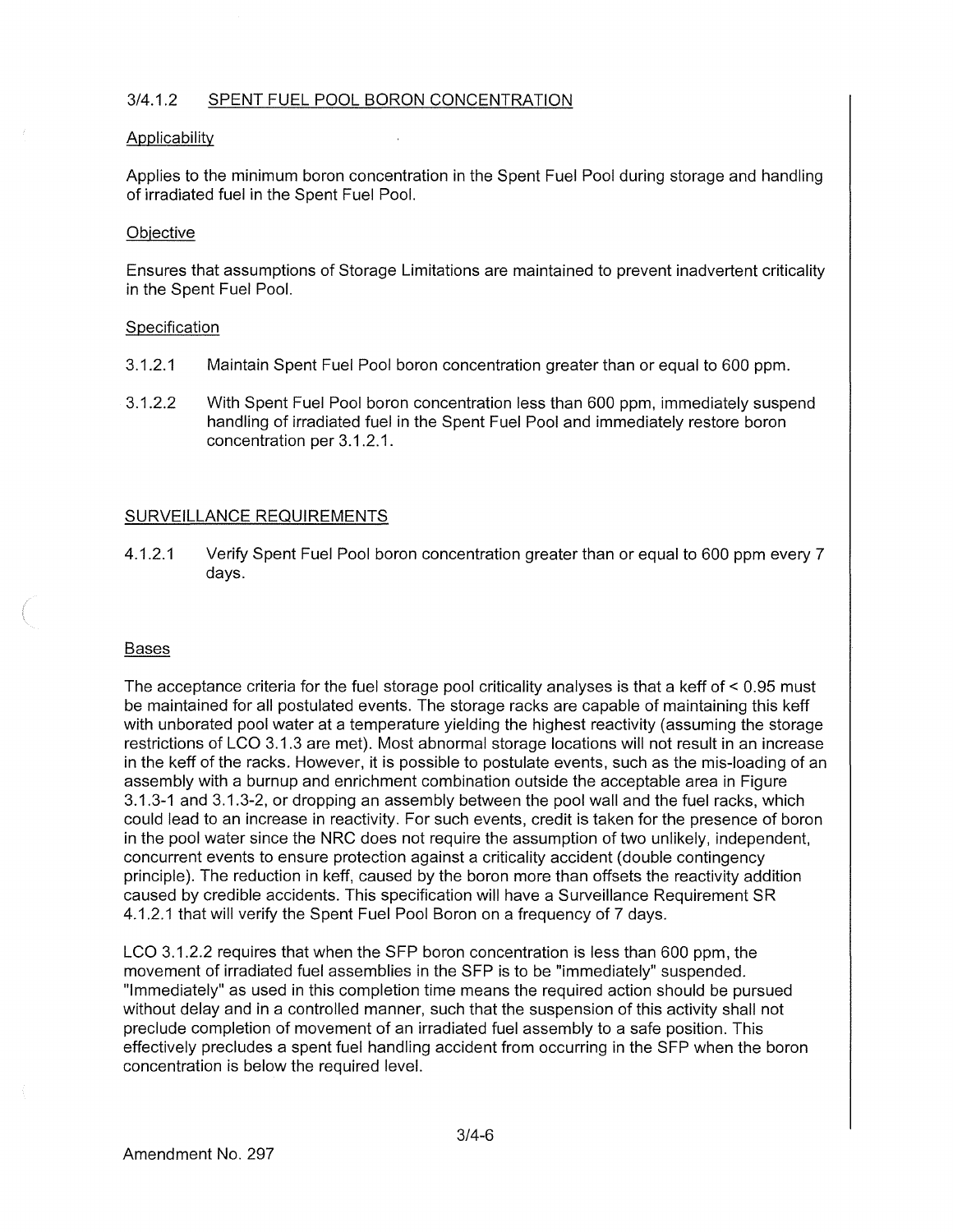# 3/4.1.3 SPENT FUEL ASSEMBLY STORAGE

## Applicability

Applies whenever any fuel assembly is stored in Storage Pool A or Storage Pool B of the Spent Fuel Pool.

# **Objective**

Ensures that assumptions of Storage Limitations are maintained to prevent inadvertent criticality in the Spent Fuel Pool.

# Specification

- 3.1.3.1 The combination of initial enrichment and burnup of each spent fuel assembly stored in Storage Pool A and Storage Pool B, shall be within the acceptable region of Figure 3.1.3-1 or 3.1.3-2.
- 3.1.3.2 When requirement of 3.1.3.1 is not met, immediately initiate action to move the noncomplying fuel assembly to an acceptable configuration.

# SURVEILLANCE REQUIREMENTS

4.1.3.1 Verify by administrative means the initial enrichment and burnup of the fuel assembly is in accordance with Figure 3.1.3-1 or Figure 3.1.3-2 prior to storing irradiated spent fuel in the Spent Fuel Pool A or Spent Fuel Pool B.

## **Bases**

The function of the spent fuel storage racks is to support safety analyses and protect spent fuel assemblies from the time they are placed in the pool until they are shipped offsite. The spent fuel assembly storage LCO was derived from the need to establish limiting conditions on fuel storage to assure sufficient safety margin exists to prevent inadvertent criticality. The spent fuel assemblies are stored entirely underwater in a configuration that has been shown to result in a reactivity of less than or equal to 0.95 under worse case conditions. The spent fuel assembly enrichment requirements in this LCO are required to ensure inadvertent criticality does not occur in the spent fuel pool. Inadvertent criticality within the fuel storage area could result in offsite radiation doses exceeding 10 CFR 50.67 limits.

LCO 3.1.3.2 requires that when LCO 3.1.3.1 is not met, "immediately" initiate action to move the noncomplying fuel assembly to an acceptable configuration. "Immediately" as used in this completion time means the required action should be pursued without delay and in a controlled manner, to reestablish the safety margins to prevent an inadvertent criticality.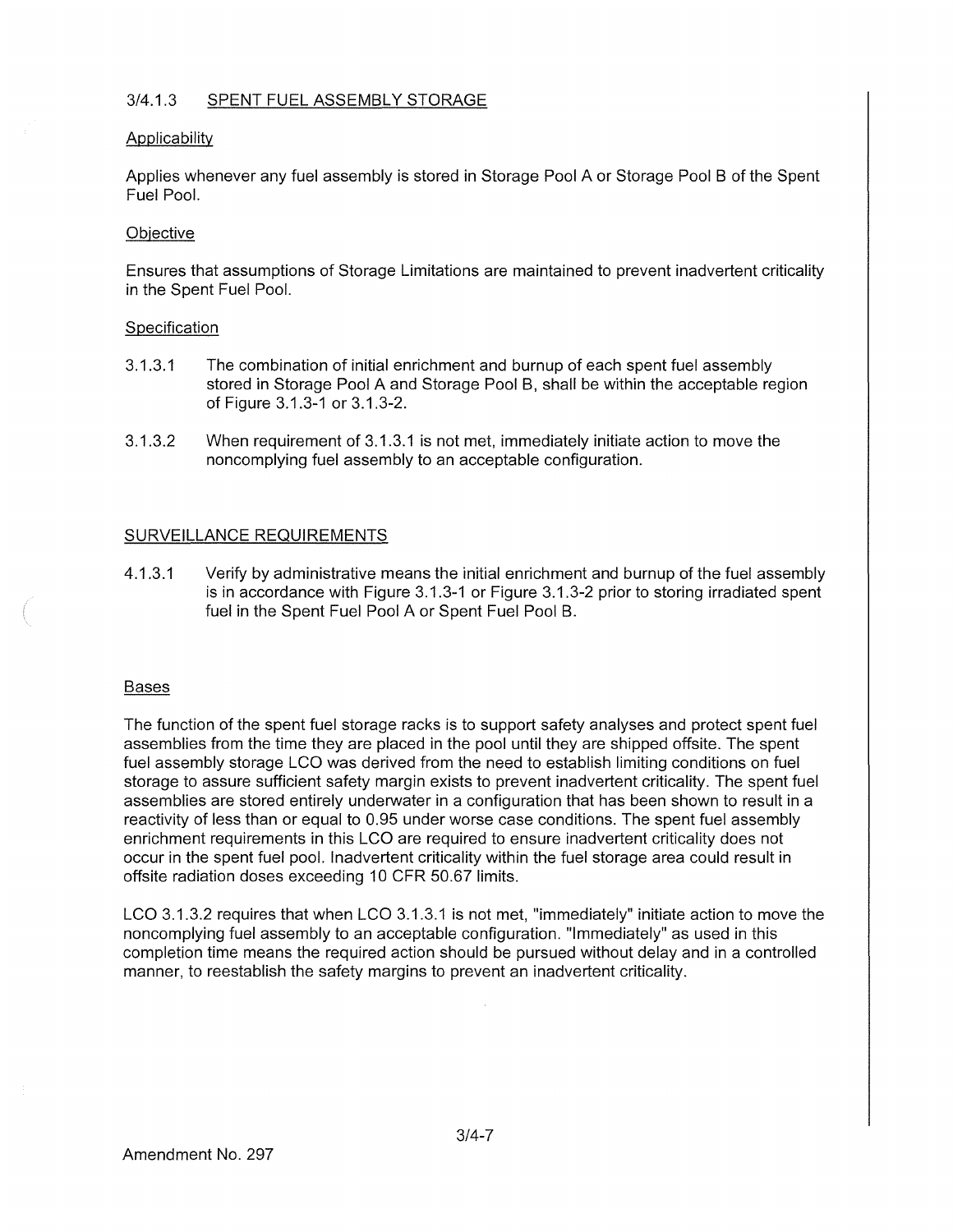

Figure 3.1.3-1<br>Minimum Burnup Requirements for Fuel in Region II of the Pool A Storage Racks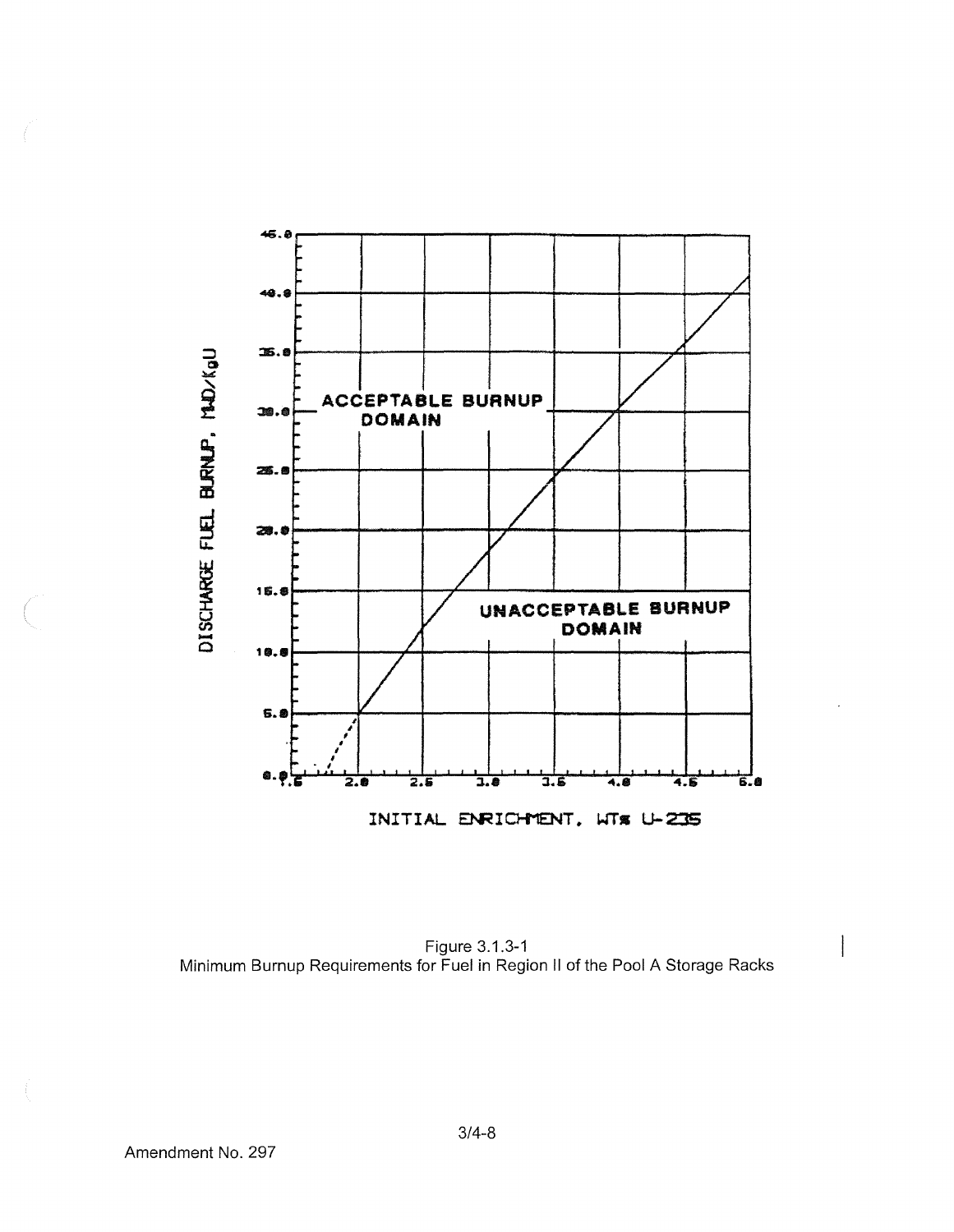

Figure 3.1.3-2 Minimum Burnup Requirements for Fuel in the Pool B Storage Racks

 $\bar{x}$ 

 $3/4 - 9$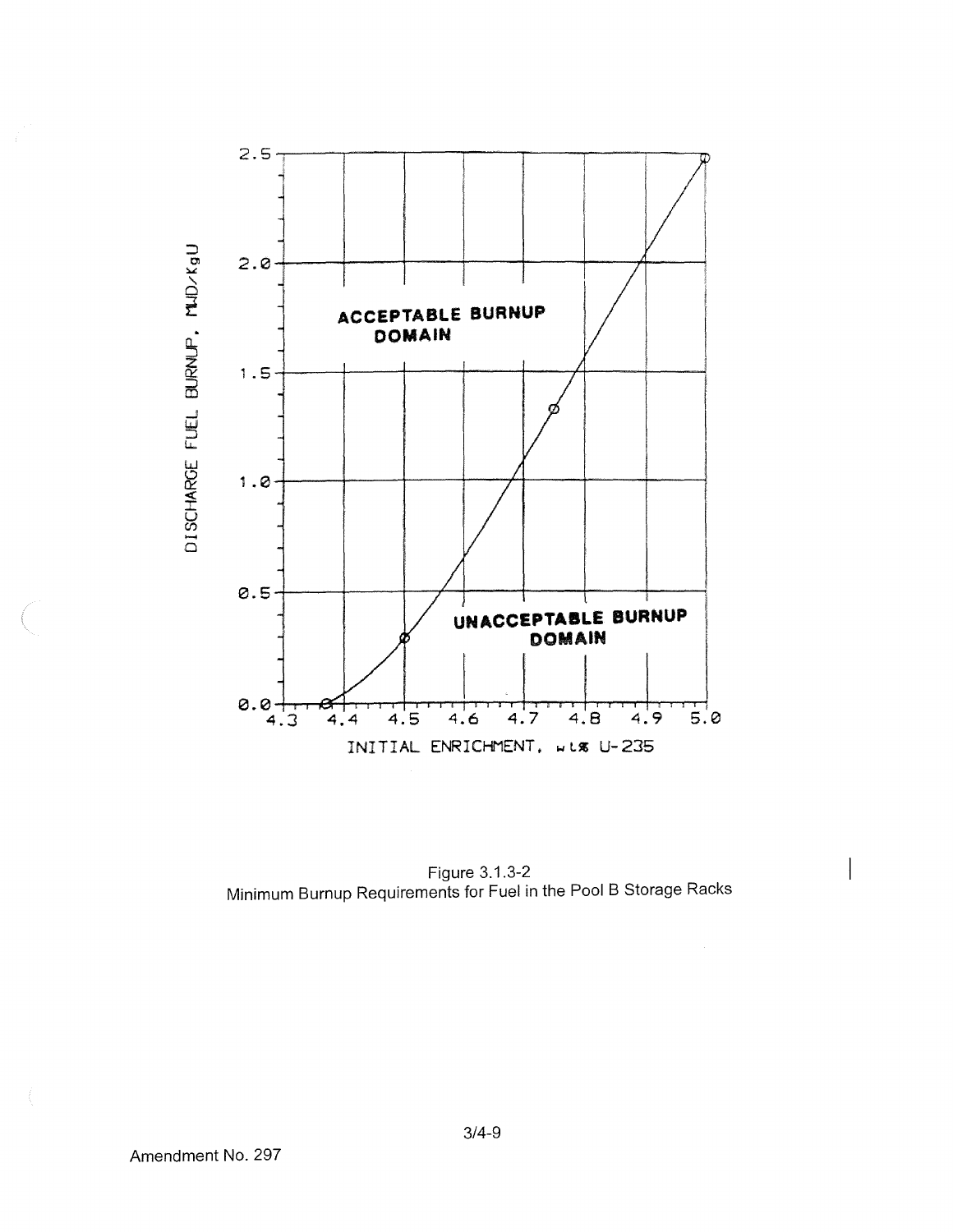# 3/4.1.4 HANDLING OF IRRADIATED FUEL WITH THE FUEL HANDLING BUILDING CRANE

## **Applicability**

Applies to the operation of the fuel handling building crane when within the confines of Unit 1 and there is any spent fuel in storage in the Unit 1 fuel handling building.

# **Objective**

To define the lift conditions and allowable areas of travel when loads to be lifted and transported with the fuel handling building crane are in excess of 15 tons or between 1.5 tons and 15 tons or consist of irradiated fuel elements.

# Specification

- 3.1.4.1 Spent fuel elements having less than 120 days for decay of their irradiated fuel shall not be loaded into a spent fuel transfer cask in the shipping cask area.
- 3.1.4.2 The key operated travel interlock system for automatically limiting the travel area of the fuel handling building crane shall be imposed whenever loads in excess of 15 tons are to be lifted and transported with the exception of fuel handling bridge maintenance.
- 3.1.4.3 The lowest surface of all loads in excess of 15 tons shall be administratively limited to an elevation one foot or less above the concrete surface at the nominal 348 ft-0 in. elevation in the fuel handling building.
- 3.1.4.4 Loads in excess of hook capacity shall not be lifted, except for load testing.
- 3.1.4.5 Following modifications or repairs to any of the load bearing members, the crane shall be subjected to a test lift of 125 percent of its rated load.
- 3.1.4.6 Administrative controls shall require the use of an approved procedure with an identified safe load path for loads in excess of 3,000 lbs. handled above the Spent Fuel Pool Operating Floor (348' elevation).
- 3.1.4.7 During transfer of the cask to and from the cask loading pit, the cask will be restricted to the transfer path shown in Figure 3.1.4-1. Administrative controls will be used to ensure that all lateral movements of the cask are performed at slow bridge and trolley speeds. During this transfer the cask lifting yoke shall be oriented in the East-West direction.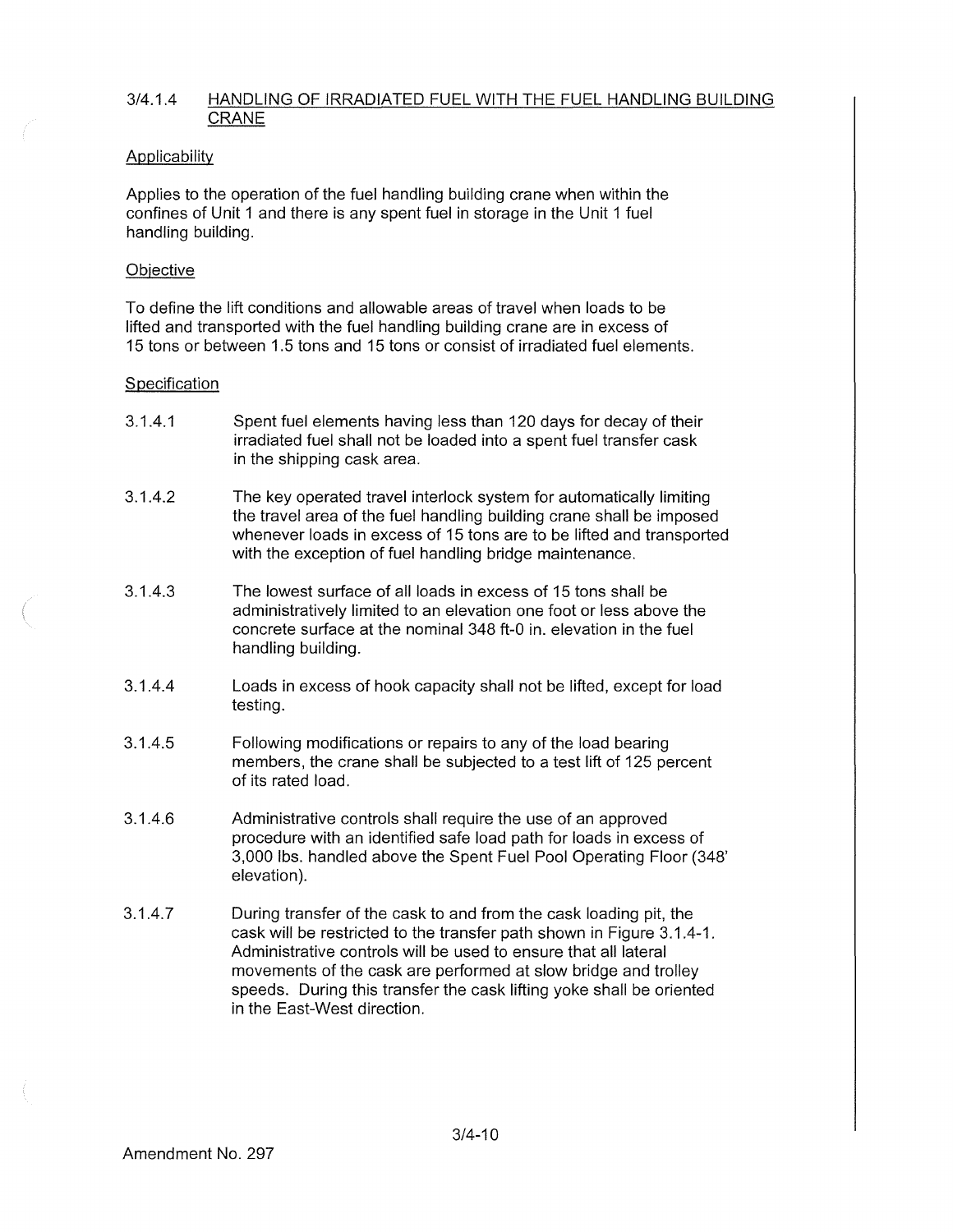#### **Bases**

This specification will limit activity releases to unrestricted areas resulting from damage to spent fuel stored in the spent fuel storage pools in the postulated event of the dropping of a heavy load from the fuel handling building crane. A Fuel Handling accident analysis was performed assuming that the cask and its entire contents of ten fuel assemblies are sufficiently damaged as a result of dropping the cask, to allow the escape of all noble gases and iodine in the gap (Reference 1). This release was assumed to be directly to the atmosphere and to occur instantaneously. The site boundary doses resulting from this accident are 5.25 R whole body and 1.02 R to thyroid, and are within the limits specified in 10 CFR 100.

Specification 3.1.4.1 requires that spent fuel, having less than 120 days decay post-irradiation, not be loaded in a spent fuel transfer cask in order to ensure that the doses resulting from a highly improbable spent fuel transfer cask drop would be within those calculated above.

Specification 3.1.4.2 requires the key operated interlock system, which automatically limits the travel area of the fuel handling crane while it is lifting and transporting the spent fuel shipping cask, to be imposed whenever loads in excess of 15 tons are to be lifted and transported while there is any spent fuel in storage in the spent fuel storage pools in Unit 1. This automatically ensures that these heavy loads travel in areas where, in the unlikely event of a load drop accident, there would be no possibility of this event resulting in any damage to the spent fuel stored in the pools, any unacceptable structural damage to the spent fuel pool structure, or damage to redundant trains of safety related components. The shipping cask area is designed to withstand the drop of the spent fuel shipping cask from the 349 ft-0 in. elevation without unacceptable damage to the spent fuel pool structure (Reference 2).

Specification 3.1.4.3 ensures that the lowest surface of any heavy load never gets higher than one foot above the concrete surface of the 348 ft-0 in. elevation in the fuel handling building (nominal elevation 349 ft-0 in.) thereby keeping any impact force from an unlikely load drop accident within acceptable limits.

Specification 3.1.4.4 ensures that the proper capacity crane hook is used for lifting and transporting loads thus reducing the probability of a load drop accident.

Following modification or repairs, specification 3.1.4.5 confirms the load rating of the crane.

Specification 3.1.4.6 imposes administrative limits on handling loads weighing in excess of 3000 lbs. to minimize the potential for heavy loads, if dropped, to impact irradiated fuel in the spent fuel pool, or to impact redundant safe shutdown equipment. The safe load path shall follow, to the extent practical, structural floor members, beams, etc., such that if the load is dropped, the structure is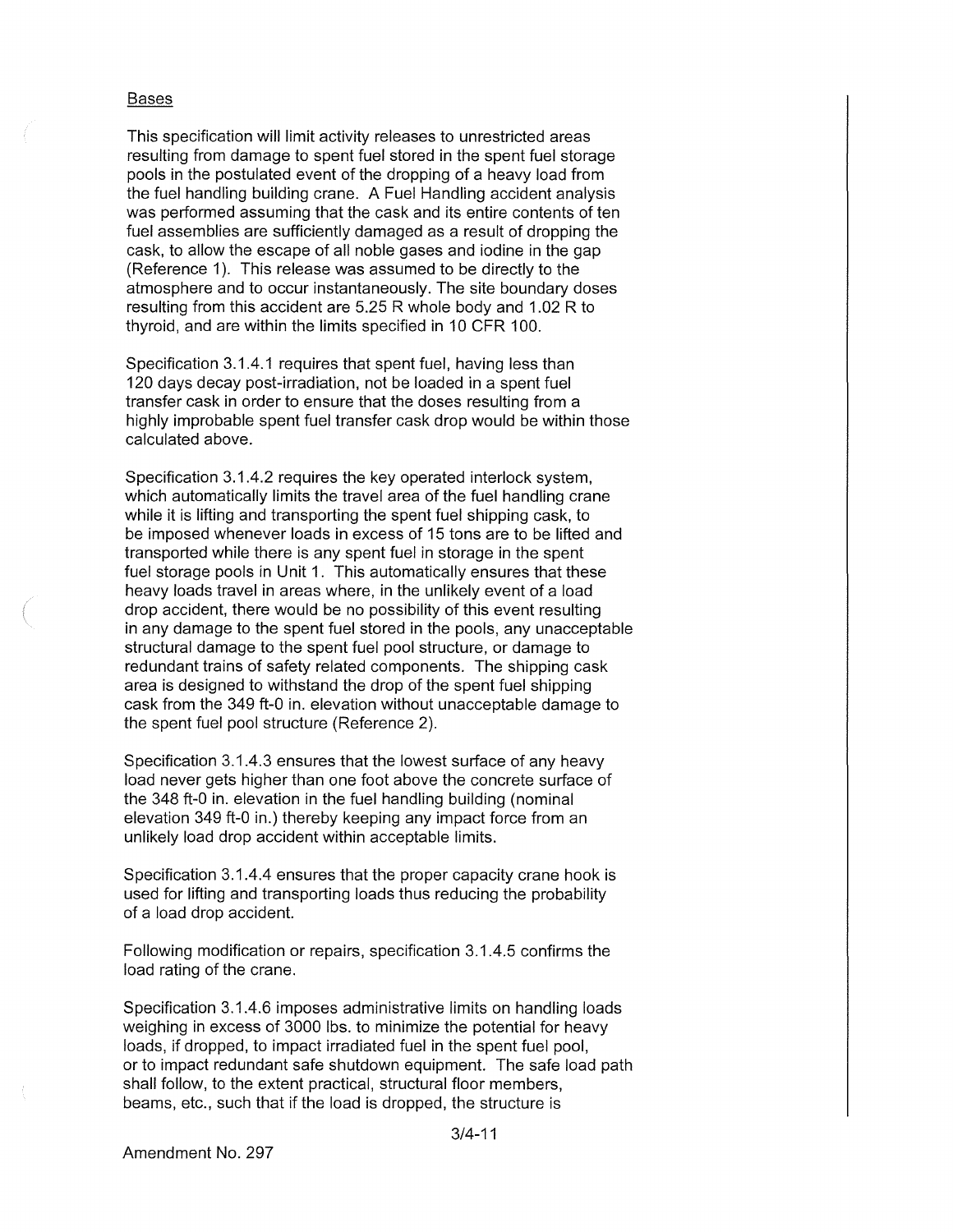more likely to withstand the impact. Handling loads of less than 3000 lbs. without these restrictions is acceptable because the consequences of dropping loads in this weight range are comparable to those produced by the fuel handling accident considered in the FSAR and found acceptable.

Specification 3.1.4.7 in combination with 3.1.4.3 ensures the spent fuel cask is handled in a manner consistent with the load drop analysis (Reference 3).

### References

- (1) UFSAR, Section 14.2.2.1 "Fuel Handling Accident"
- (2) UFSAR, Section 14.2.2.8 "Fuel Cask Drop Accident"
- (3) GPU Evaluation of Heavy Load Handling Operations at TMl-1 February 21, 1984, as transmitted to the NRC in GPUN Letter No. 5211 84 2013.